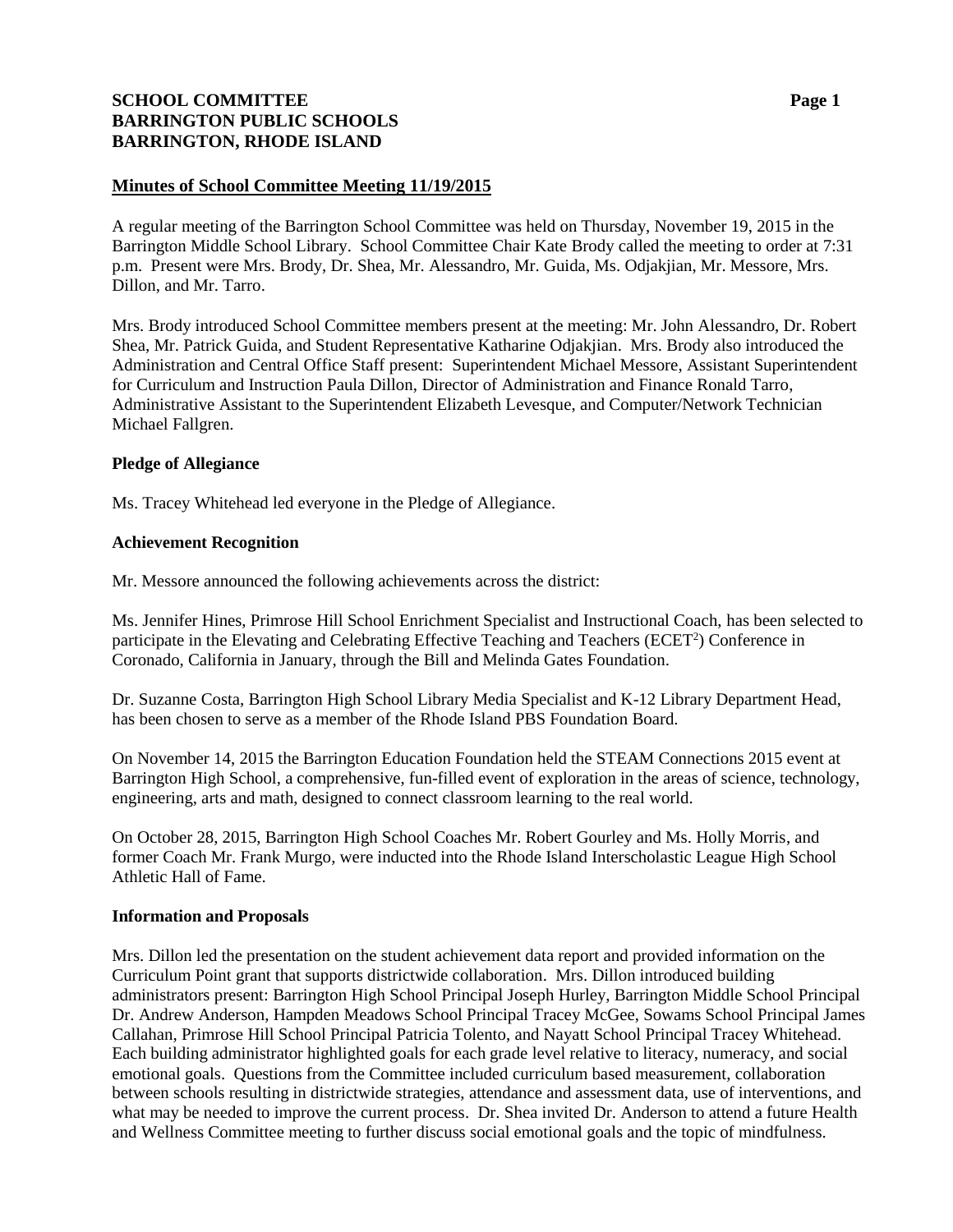# **SCHOOL COMMITTEE Page 2 BARRINGTON PUBLIC SCHOOLS BARRINGTON, RHODE ISLAND**

### **Minutes of School Committee Meeting 11/19/2015**

Mrs. Dillon reported on the Partnership for Assessment of Readiness for College and Careers (PARCC) district assessment results in English Language Arts and Mathematics. The presentation, available on the district website, included the district's overall scores, information on the district's highest participation rate in Rhode Island, state level results, and statewide comparison charts. The extensive reports received by PARCC will continue to be analyzed in the coming weeks. Discussion ensued on the difficulty in comparisons between districts as data is not aligned, student performance in Mathematics, and strategies for future assessments. When asked by Mr. Guida, Mr. Robert Marley, Barrington High School Math Teacher and Department Chair, a member of the audience, commented on the Math scores and the number of Middle School students enrolled in Math courses at Barrington High School.

Mr. Messore provided an overview on the Administration's ongoing work related to school start time options and consideration for student health and wellbeing. With each modified option presented from previous discussions, Mr. Messore and Mr. Tarro included estimated costs associated with increases in bus transportation. Mr. Messore also presented an 8:30 a.m. start time option for Barrington High School (BHS) in response to Committee discussion at the November 5, 2015 meeting. Discussion ensued on estimated costs for each option, bus ride efficiencies, and ridership. Mr. Guida, Dr. Shea, and Mrs. Brody favored a school start time at the secondary level no earlier than 8:30 a.m. Dr. Shea noted the Health and Wellness Committee's unanimous support for a start time no earlier than 8:30 a.m. Mr. Alessandro favored no change or the smallest change with the lowest cost. Mr. Messore offered an additional option for consideration, with a start time at BHS at 8:15 a.m. and 8:21 a.m. at Barrington Middle School. The Committee agreed to review the 8:15 a.m. and 8:30 a.m. options for further evaluation and discussion at the next meeting.

### **General Public Discussion and Information**

Mr. Joel Hellmann, of 13 Richmond Avenue, parent and candidate for School Committee, asked about the effectiveness of assessments given in November and then at the end of the year, and stated that student stress is an important issue that needs to be addressed. Mr. Hellmann also made a suggestion to split the shifts of bus monitors as a possible solution to the high cost of offering benefits to those employees.

Dr. Scott Douglas, of 25 Rumstick Road, parent, stated that addressing the issue of student stress should be done in parallel with a change in start time and encouraged the continued creative process for deeper evaluation of all school start time options.

Mr. Tarro responded to the suggestion to split shifts for bus monitors by reporting that the district has had difficulty in filling two vacant bus monitor positions since June and the possibility of splitting shifts could prove more difficult to fill the vacant bus monitor positions. Following discussion, the Committee agreed to explore all options to fill vacant bus monitors positions including contacting the current bus transportation provider, Ocean State Transit, for possible outsourcing for these positions.

Mr. Jason Leigh, of 8 Roberta Drive, parent, stated that he did not think that there is a fully crafted compelling case for non-high school parents to change school start times and that the complete list of cost variables have not yet been identified, including a change in bus ridership.

Mrs. Mary Roberts, of 11 Adams Avenue, Barrington Middle School Language Arts and Social Studies Teacher, and National Education Association Barrington (NEAB) President, stressed the importance of collaboration and listening to all involved, noting that the NEAB was not included in the school start time discussion. Mrs. Roberts added that the start time option of 8:15 a.m. represents a good compromise.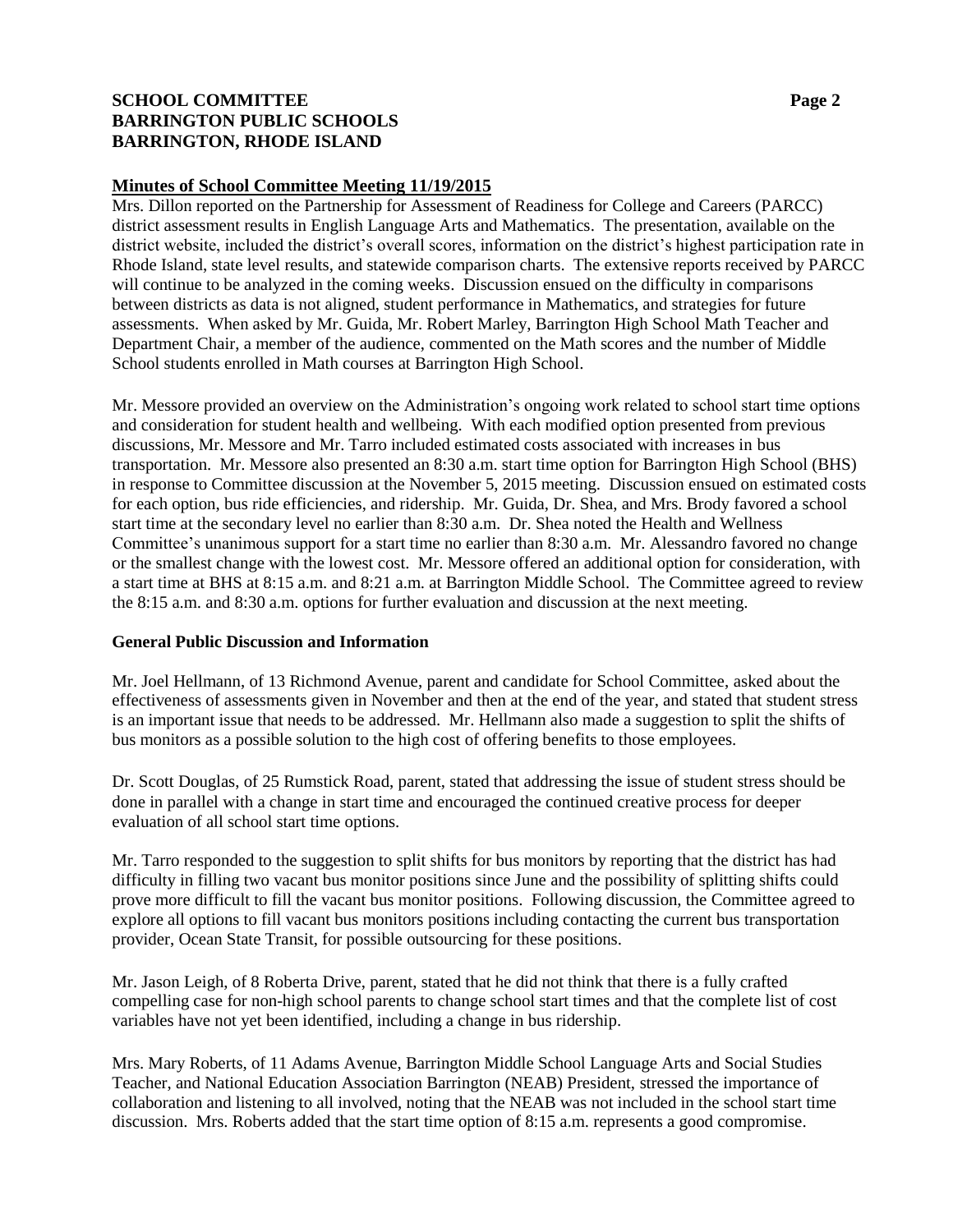# **SCHOOL COMMITTEE Page 3 BARRINGTON PUBLIC SCHOOLS BARRINGTON, RHODE ISLAND**

### **Minutes of School Committee Meeting 11/19/2015**

Ms. Pamela Lewis, of 3 Ridgewood Road, parent, read a statement that included points to keep academics and athletics together as they make a whole rounded student, support for efficient bus schedules, and doing what is right for the students to reduce stress Ms. Lewis provided the Committee with a hard copy of her statement.

Mrs. Adi Goldstein, of 3 Devonshire Drive, parent, expressed her surprise for the lack of public comment regarding the recently released PARCC assessment scores and would like to see more information provided to parents on tangible steps to improve student performance in the future. Mrs. Brody stated that Math curriculum will be an agenda item on the next School Committee meeting and that a Math and Science Night for parents will be held on December 8, 2015. Mrs. Dillon added that the data will continue to be analyzed in depth and welcomes the opportunity to meet one-one-one with Mrs. Goldstein or any interested parent.

Mrs. Heather Crosby, of 293 Rumstick Road, parent and candidate for School Committee, implored the Committee to talk strategically in the important discussions on academics and school start time.

Dr. Megan Douglas, of 25 Rumstick Road, parent, stressed as a pediatrician that Barrington students are not biologically different or adverse to the American Academy of Pediatrics' extensive research, and that more sleep for athletes reduces the risk for injury. Dr. Douglas added that while an 11:00 a.m. start is more appropriate, the 9:05 a.m. option should continue to be considered.

Mrs. Tracey Tisler, of 25 Woodland Road, parent, asked for clarification on the start times at the secondary level for the 8:15/8:21 option as to which school, Barrington High School or Barrington Middle School, would begin at which time.

### **Old Business from Superintendent and Staff**

Mr. Tarro reported that Kaestle Boos Associates (KBA) held a meeting for the Barrington Middle School (BMS) abutters on November 18, 2015 where discussion included concerns for the location of the new BMS building and traffic flow. A follow up meeting will be held on December 8, 2015 with residents notified by mail. KBA continues to meet with stakeholders, including a recent meeting with the Barrington Police Chief and Fire Chief. The Committee briefly discussed the topic of moving the school administration office to the new BMS building which was mentioned at the recent Joint Legislative Breakfast; Mr. Guida stated that the Building Committee had not entertained a discussion relative to that topic since it would impact the collaboration between the Administration and the municipal government with the current configuration of housing in the same building.

Mr. Messore provided an update relative to the District Strategic Communication Plan, including the status of the Request for Proposals (RFP) for review and redesign of the district website, as well as ongoing communication initiatives in the district. Mr. Tarro added information relative to the RFPs for the Barrington Middle School building project owner project manager and a commissioning agent. In response to parent concern raised at the last meeting relating to students sitting in bus aisles, Mr. Messore provided information from Ocean State Transit as well as his direct contact with bus drivers that there have been no reports of overcrowding on any district bus.

# **Old Business from School Committee**

No old business from the School Committee was presented at this time.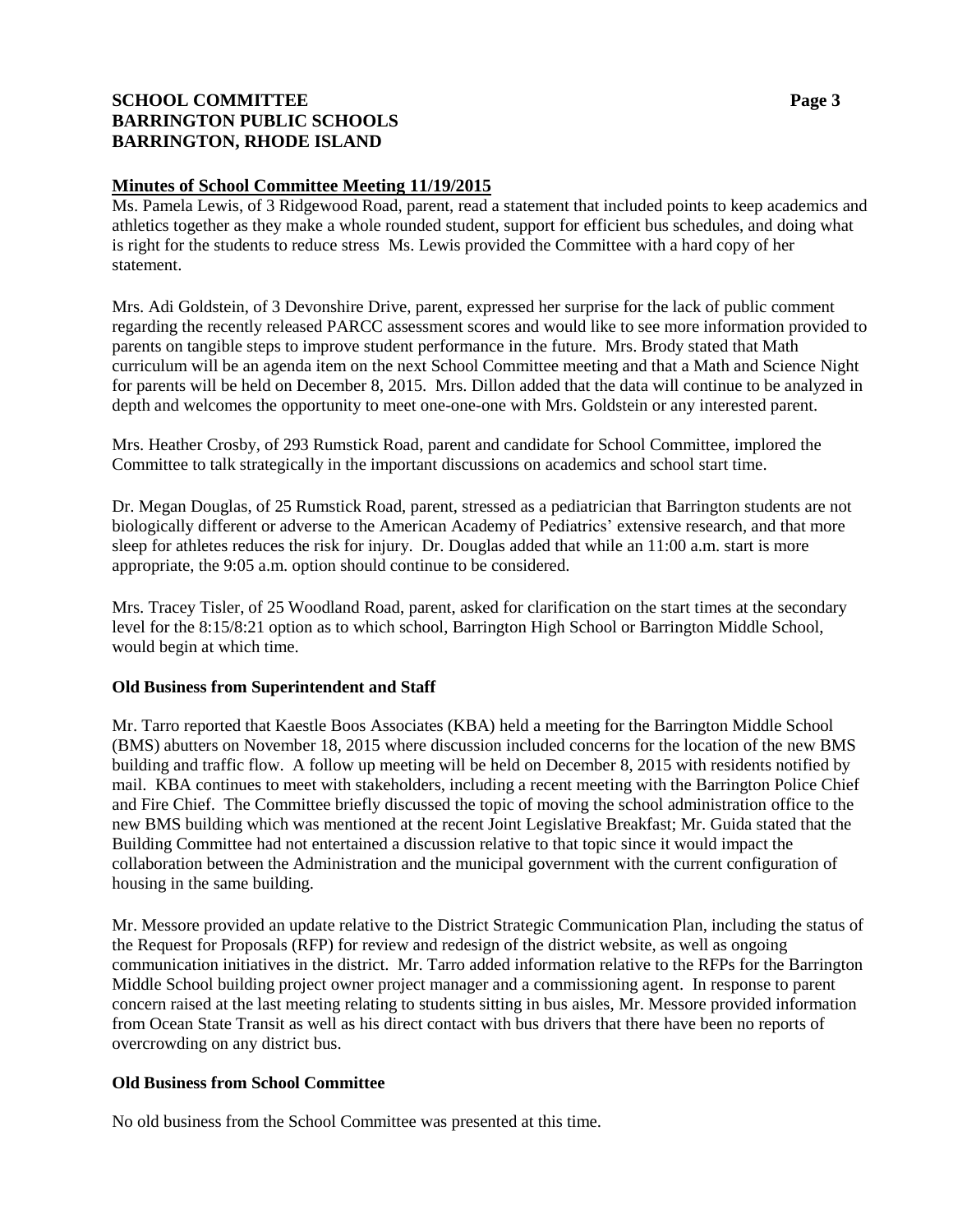# **SCHOOL COMMITTEE Page 4 BARRINGTON PUBLIC SCHOOLS BARRINGTON, RHODE ISLAND**

### **Minutes of School Committee Meeting 11/19/2015 New Business from Superintendent and Staff**

Mr. Messore announced the retirement of Ms. Donna Cerio, SO, Physical Education/Health effective at the end of the 2015-2016 academic year. Mr. Messore thanked Ms. Cerio for her energetic and caring teaching throughout her many years in Barrington.

Mr. Messore announced the resignation of Mrs. Katie Miller, Director of Technology effective January 26, 2016. Mr. Messore expressed his appreciation for Mrs. Miller's many years of leadership in technology and for moving the district forward, and described her as the most respected education resource in the field of technology in the state. The Committee thanked Mrs. Miller for her service and for filling an important role so well.

### **Dr. Shea moved and Mr. Guida seconded to approve the monthly expenditures for October in the amount of \$3,816,686.77.**

Mr. Tarro reported that there are currently 10 students attending charter schools, representing approximately double the cost of the budgeted five students based on district historical data.

### **The motion passed 4-0 with Mrs. Brody, Dr. Shea, Mr. Alessandro, and Mr. Guida voting in the affirmative for the motion.**

#### **New Business from School Committee**

Mrs. Brody reported that the School Committee and Town Council held a joint legislative breakfast on November 16, 2015 with Representative Joy Hearn, District 66, Representative Jan Malik, District 67, Senator Cynthia Armour Coyne, District 32, along with Mr. Messore, Mr. Tarro, Town Manager Peter DeAngelis, and Town Finance Director Kathy Raposa. Discussions included 2016 advocacy priorities of the school spending formula and housing aid for the Barrington Middle School building project, and the introduction of a Senate Commissions to study a statewide teacher contract. Representative Malik suggested a follow up breakfast be held in March, 2016.

The Committee held a brief discussion on the revision of the date of the Annual Organizational Meeting. The Committee agreed to move that agenda item to January 7, 2016 following the swearing in of the new School Committee member-elect on January 4, 2016.

### **Decision Items**

**Dr. Shea moved and Mr. Guida seconded to approve the consent agenda. The motion passed 4-0 with Mrs. Brody, Dr. Shea, Mr. Alessandro, and Mr. Guida voting in the affirmative for the motion.**

### **Discussion Future Agenda Items**

Mr. Messore reported that the next regular School Committee meeting scheduled for December 3, 2015 will feature presentations on Math curriculum, blended learning and learning spaces, a bullying policy update, and continued discussion and update on school start time.

#### **Announcements**